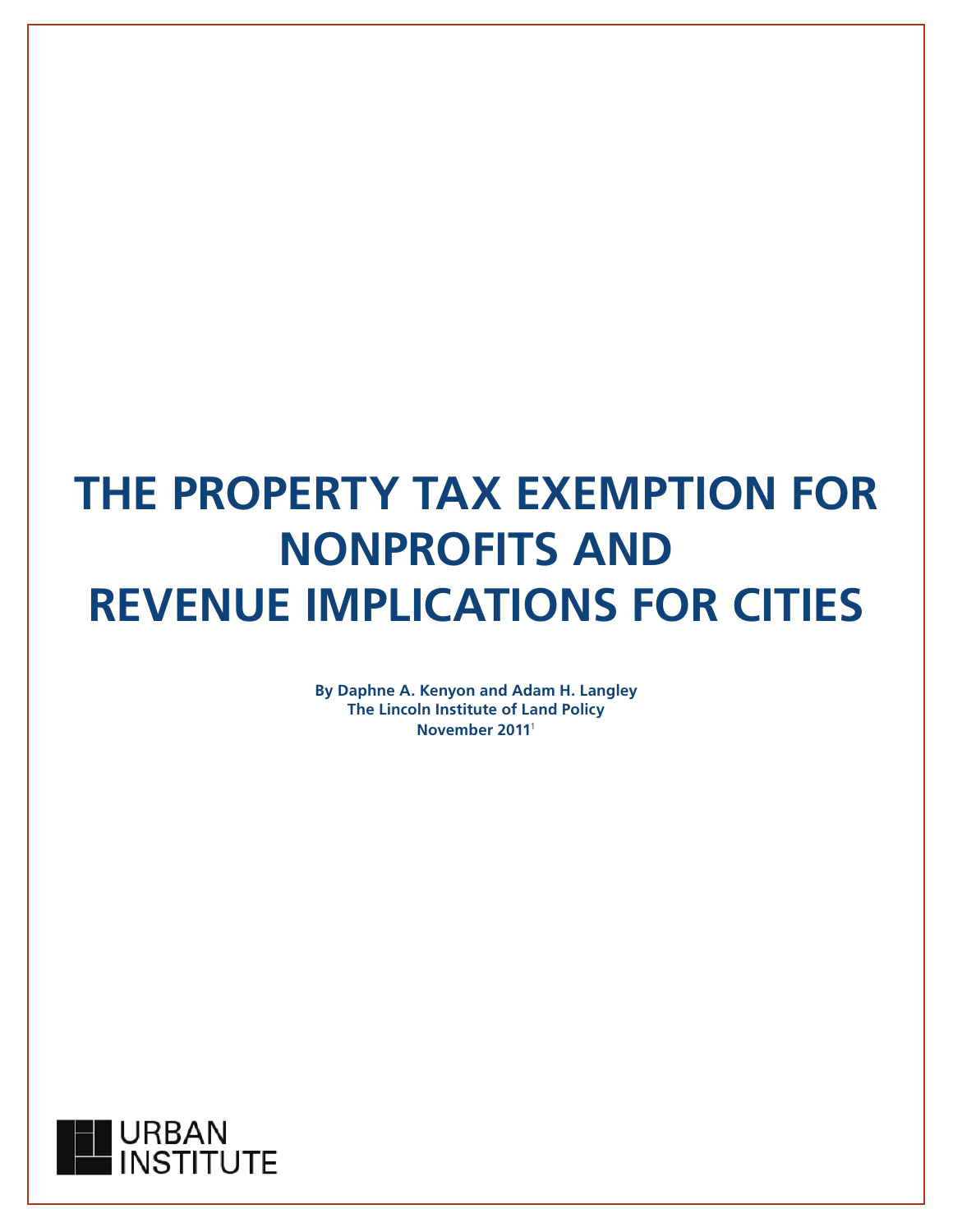# **The Property Tax Exemption for Nonprofits and Revenue Implications for Cities**

The nonprofit sector accounts for roughly one-<br>tenth of the U.S. economy, whether measured by employment or by total spending (Walker 2005), and has grown faster than the rest of the economy in recent decades. For example, while real GDP grew by 38 percent from 1995 to 2010, real total revenues reported by charitable nonprofits registered with the IRS grew by 65 percent.<sup>2</sup>

Municipalities that host charitable nonprofits benefit in many ways from their presence: they are often major employers that also provide important services for local residents and attract visitors to the community. But the nonprofit sector can also impose fiscal hardships on cities. Properties owned by charitable nonprofits and used for a tax-exempt purpose are exempt from property taxes under state law in all 50 states even though municipalities still need to pay to provide these nonprofits with public services like police and fire protection and street maintenance (Gallagher 2002, 3).<sup>3</sup> For cities heavily reliant on the property tax, the exemption of nonprofits from property taxation means that homeowners and businesses must bear a greater share of the property tax burden. Sherlock and Gravelle (2009) estimated that in fiscal year 2009, property tax revenues forgone due to the charitable exemption were between \$17 and \$32 billion nationally, or roughly 4 to 8 percent of total property taxes.4

Many cities whose economies used to be dominated by manufacturing have seen relatively mobile for-profit businesses leave their cities, while colleges, universities, and medical centers that are tied to their location due to fixed capital investments and other factors remain in place (Penn Institute for Urban Research 2009, 148). For example, the 2010 Commission to Study Tax-Exempt Institutions in Providence, Rhode Island, found that tax-exempt institutions had been expanding in that city over the last decade, particularly in education, healthcare, and social services, while the manufacturing and financial services sectors were shrinking.5 While not all education and healthcare businesses are nonprofits, examining the shift in the employment base from manufacturing to this sector can illustrate how a city's industrial mix is changing and becoming more reliant on nonprofits. Nationally, the share of workers employed in manufacturing fell from 16.2 percent to 8.9 percent between 1990 and 2010 while the share working in education and health services grew from 10.0 percent to 15.1 percent. Table 1 shows these employment changes for the 25 largest metropolitan areas in the United States, with metropolitan areas ordered from highest percentage employment in education and medical services to lowest.

<sup>1</sup> Based on a paper prepared for the Fiscal Future of the Local Public Sector conference June 2–3, 2011, at the George Washington Institute of Public Policy and sponsored by the Brookings Institution, the George Washington Institute of Public Policy, the Lincoln Institute of Land Policy, the National League of Cities, and the Urban Institute. The authors are grateful to Bethany Paquin for her able research assistance and to discussants and other conference participants for their helpful comments.

<sup>2</sup> Data for nonprofits are from the National Center for Charitable Statistics for August 1995 and August 2010, which includes public charities and private foundations. Real charitable nonprofit revenues grew from \$825 billion to \$1.36 trillion over that period. Nominal values were adjusted using the CPI for all urban consumers and real values are expressed in 2010 dollars.

<sup>3</sup> For the most part, nonprofits are exempt from sales and income taxes as well, but the state and local revenue forgone from these tax provisions is less than for the nonprofit exemption from property taxes (Kenyon and Langley 2010, 19).

4 From the U.S. Census Bureau's FY 2008 Annual Survey of State and Local Government Finances, published 2009.

<sup>5</sup> "A Call to Build the Capital City Partnership for Economic Growth," a report to the Providence City Council from the Commission to Study Tax Exempt Institutions, November 2010.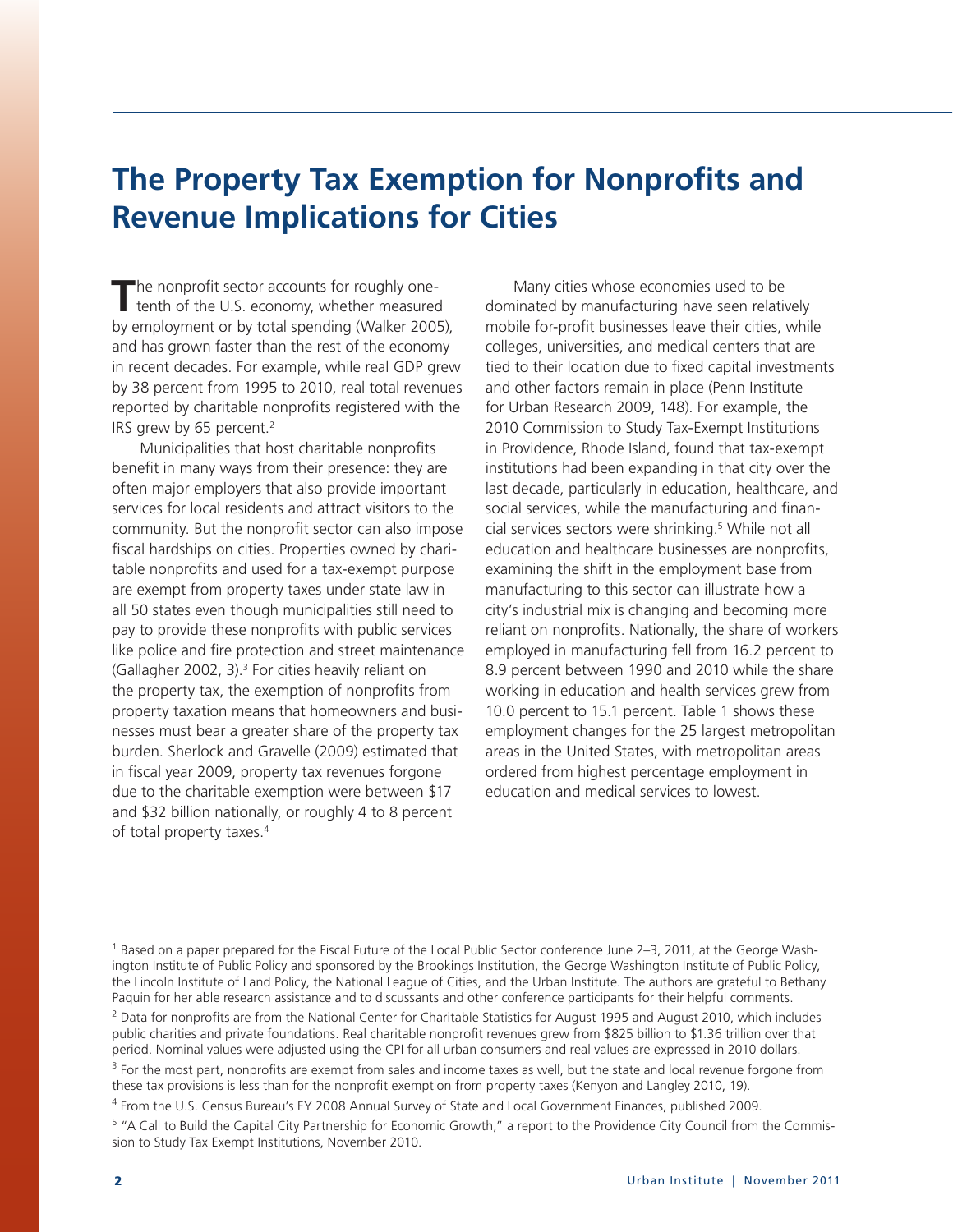|                   |                                                  | <b>Educational and Medical Services</b> | Manufacturing                                    |                                        |  |
|-------------------|--------------------------------------------------|-----------------------------------------|--------------------------------------------------|----------------------------------------|--|
| Metropolitan Area | Percent of Total<br>Nonfarm Employment<br>(2010) | Percentage Point<br>Change (1990-2010)  | Percent of Total<br>Nonfarm Employment<br>(2010) | Percentage Point<br>Change (1990-2010) |  |
| Pittsburgh        | 21.0                                             | 5.6                                     | 7.8                                              | $-4.8$                                 |  |
| Philadelphia      | 20.7                                             | 6.5                                     | 6.9                                              | $-7.0$                                 |  |
| Boston            | 20.5                                             | 5.0                                     | 8.0                                              | $-7.9$                                 |  |
| Baltimore         | 18.7                                             | 6.1                                     | 4.9                                              | $-6.3$                                 |  |
| New York          | 18.4                                             | 6.3                                     | 4.4                                              | $-6.5$                                 |  |
| St. Louis         | 17.3                                             | 8.5                                     | 8.2                                              | $-8.9$                                 |  |
| Detroit           | 16.5                                             | 6.5                                     | 10.8                                             | $-7.8$                                 |  |
| Tampa             | 15.9                                             | 3.2                                     | 5.2                                              | $-4.4$                                 |  |
| Minneapolis       | 15.8                                             | 5.7                                     | 10.2                                             | $-5.3$                                 |  |
| Miami             | 15.4                                             | 4.4                                     | 3.4                                              | $-6.1$                                 |  |
| <b>National</b>   | 15.1                                             | 5.0                                     | 8.9                                              | $-7.3$                                 |  |
| Chicago           | 15.0                                             | 5.3                                     | 9.5                                              | $-7.7$                                 |  |
| Cincinnati        | 15.0                                             | 3.6                                     | 10.5                                             | $-7.5$                                 |  |
| Portland          | 14.4                                             | 4.3                                     | 11.1                                             | $-6.0$                                 |  |
| Phoenix           | 14.1                                             | 5.2                                     | 6.5                                              | $-6.9$                                 |  |
| San Francisco     | 13.2                                             | 3.5                                     | 6.2                                              | $-3.2$                                 |  |
| Los Angeles       | 12.8                                             | 3.9                                     | 10.5                                             | $-9.2$                                 |  |
| Seattle           | 12.7                                             | 3.9                                     | 10.2                                             | $-6.9$                                 |  |
| <b>Dallas</b>     | 12.4                                             | 3.9                                     | 8.7                                              | $-8.4$                                 |  |
| Sacramento        | 12.3                                             | 3.6                                     | 4.1                                              | $-2.3$                                 |  |
| Houston           | 12.2                                             | 3.0                                     | 8.6                                              | $-2.8$                                 |  |
| Atlanta           | 12.2                                             | 4.6                                     | 6.3                                              | $-5.3$                                 |  |
| Washington, D.C.  | 12.1                                             | 3.4                                     | 1.8                                              | $-1.5$                                 |  |
| San Diego         | 12.1                                             | 3.4                                     | 7.6                                              | $-5.2$                                 |  |
| Riverside (CA)    | 12.0                                             | 2.3                                     | 7.6                                              | $-3.4$                                 |  |
| Denver            | 12.0                                             | 3.6                                     | 5.1                                              | $-4.8$                                 |  |

Table 1. Employment in Selected Industries for the 25 Largest Metropolitan Areas, 1990–2010.

*Source*: Bureau of Labor Statistics, Employment, Hours, and Earnings from the Current Employment Statistics Survey (Washington, D.C.: U.S. Department of Labor, 2011).

*Note*: The cities listed are the primary cities of the Metropolitan Statistical Areas (MSAs) or New England City and Town Areas (NECTAs) defined by the U.S. Office of Management and Budget (OMB).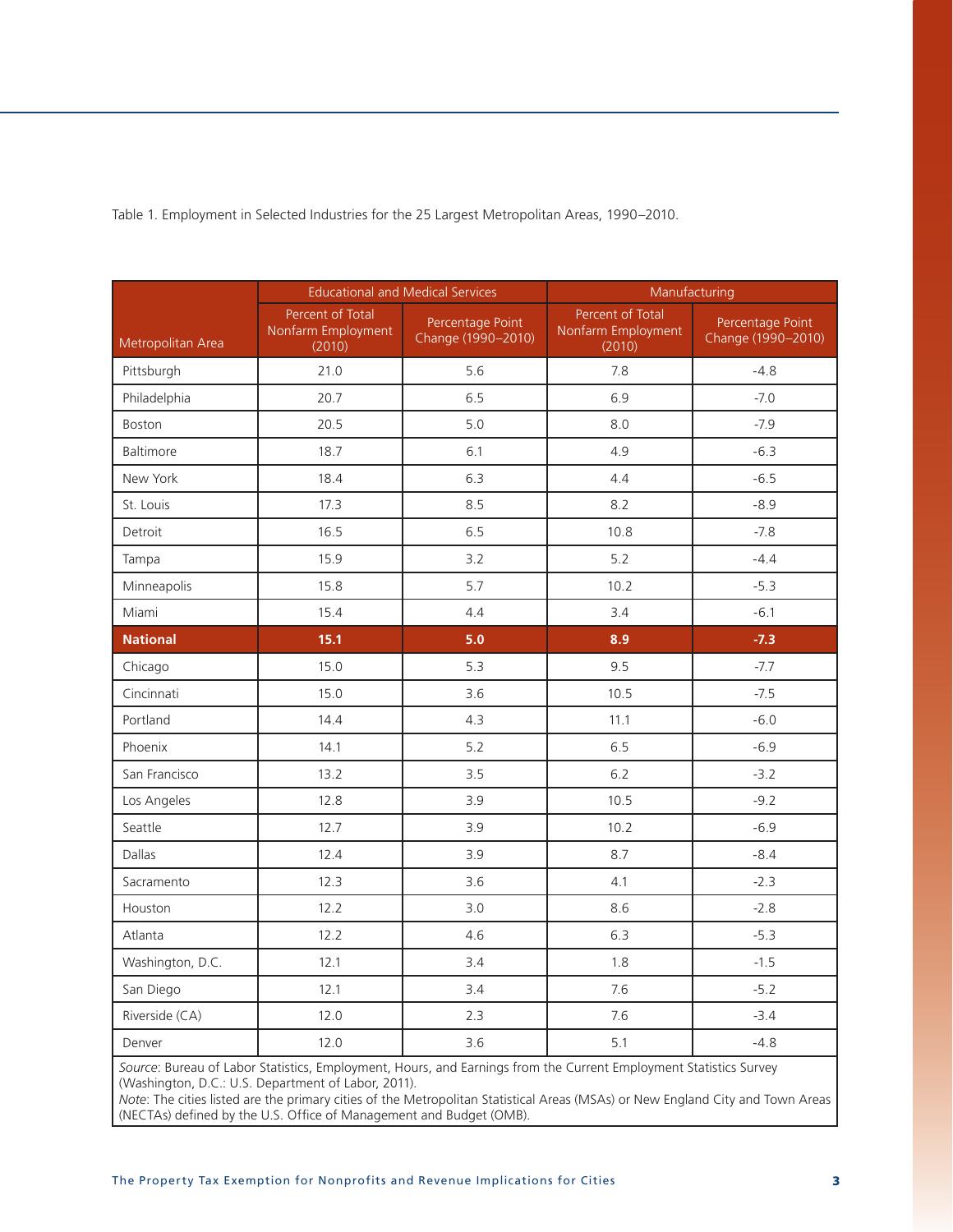The impact of the charitable property tax exemption on municipal revenues varies widely across municipalities; it has a significant impact on some cities' abilities to raise sufficient revenue, while most municipalities are largely unaffected because they have small nonprofit sectors (see figure 1). In Boston, a city with a large nonprofit sector, nonprofit educational and medical institutions alone own tax-exempt properties that would have generated, if they were

taxable, \$390 million in property taxes in fiscal year 2011, which is equal to 25.5 percent of the city's total property tax levy and 16.7 percent of its total budget.<sup>6</sup> In general, nonprofit property is highly concentrated in a small number of municipalities, especially central cities and college towns. These are the municipalities most likely to pursue policies to offset the impact of the charitable property tax exemption on municipal revenues.

Figure 1. Estimated Value of Exempt Property Owned by Nonprofits as a Percent of Total Property Value (2006)



<sup>&</sup>lt;sup>6</sup> Figure 1 shows that the value of exempt property owned by nonprofits accounts for only 8.4 percent of total property value. There are two reasons for this apparent contradiction. First, data in Figure 1 are very rough and were collected by analyzing property assessment rolls in 2006 before the Boston Assessing Department conducted a thorough assessment of exempt properties in 2009. Second, the commercial tax rate in Boston is 2.4 times the residential rate and the city has a very generous homestead exemption.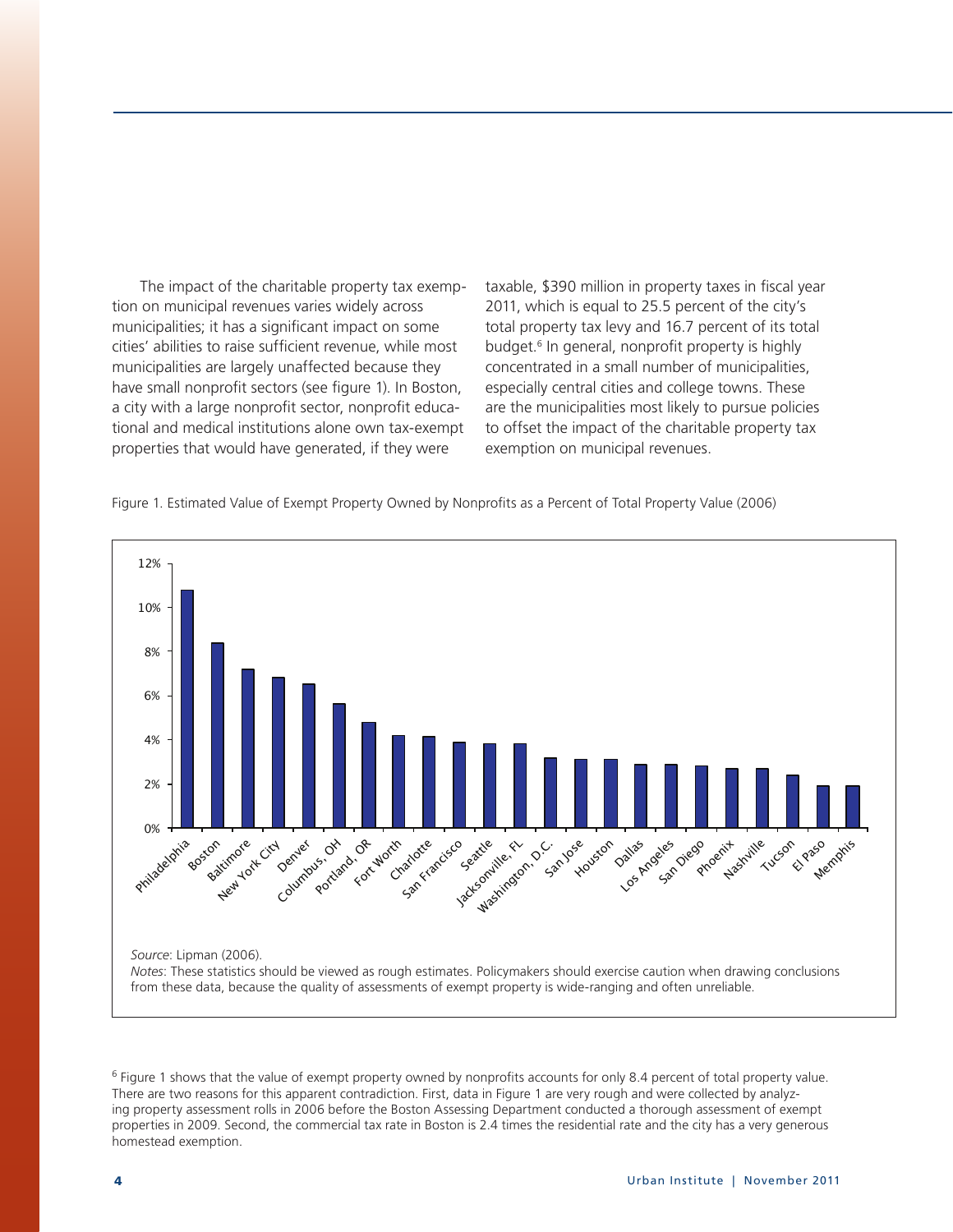## Policy Responses

**A**wide range of policy responses have attempted to partially offset the impact of the charitable property tax exemption on municipal revenues.7 These policies can be divided into three broad categories: fees and charges imposed on nonprofits, voluntary contributions and in-kind services, and changes in state law.

# Fees and Charges

**Ser Fees.** Nonprofits are not exempt from paying user fees for services like garbage collection, water, and sewer. Thus, when municipalities reduce the proportion of their budgets financed by property taxes and increase the proportion paid through user fees, they increase the financial contributions of nonprofits. For example, Houston voted in November 2010 to adopt a drainage fee to raise revenue to improve roads and storm-water systems, making the explicit decision not to exempt churches, schools, and charities.<sup>8</sup> Unlike some of the policy responses below that are applied only to tax-exempt property owners, user fees are applied equally to taxexempt and taxable properties.

User fees were reported as the most common type of payment made by nonprofits to state and local governments in a recent survey of four types of nonprofits—child and family services, elderly housing and services, community and economic development, and arts and culture. User fees were paid by 41.6 percent of responding organizations, with a 2009 median payment of \$3,064 and an average payment of \$121,277 (due to much higher payments

made by large organizations). User fees were most commonly paid by nonprofits in the West (49 percent of respondents) and the Northeast (48 percent), and by nonprofit museums (53 percent). In addition, 17.6 percent of respondents paid field-specific taxes like bed taxes and ticket taxes (Salamon, Geller, and Sokolowski 2011).

**Special Assessments.** Special assessments are used to pay for improvements that benefit specific properties within a municipality. For example, a special assessment might be used to pay for sewer hookups for some part of a municipality. As with user fees, nonprofits are typically not exempt from such payments.

**Municipal Service Fees.** Some municipalities have imposed mandatory payments on nonprofits that fall between what would traditionally be considered a fee and a tax; they are sometimes referred to as municipal service fees or parcel fees. These fees are sometimes charged solely to tax-exempt nonprofits and sometimes charged to both taxable and tax-exempt organizations. Unlike a user fee, the amount of the payment is not directly related to the amount of a service used by a nonprofit. This is largely because municipal service fees are used to pay for public goods like street maintenance that are normally funded by general taxes. Unlike the property tax, the fee's amount is not necessarily based on a property's assessed value; instead it uses some other basis, such as square footage or street frontage, to calculate payments. This is likely because state laws clearly exempt charitable nonprofits from ad valorem property taxation, but are less clear on fees that use alternative bases for payments.

<sup>&</sup>lt;sup>7</sup> Just as the Great Recession had a negative impact on municipal revenues, it has created a fiscal crisis for many nonprofits. A 2009 survey of nonprofits found that 80 percent were experiencing fiscal stress in the wake of the recession (Center for Civil Society Studies 2009). Nonprofits can complain (often rightly) about municipal governments who shift fiscal problems onto nonprofits through increased fees or PILOTs as well as expanded social service needs met by some nonprofits to replace eliminated public services.

<sup>8</sup> Ianthe Jeanne Dugan, "Strapped Cities Hit Nonprofits with Fees," *Wall Street Journal*, December 27, 2010.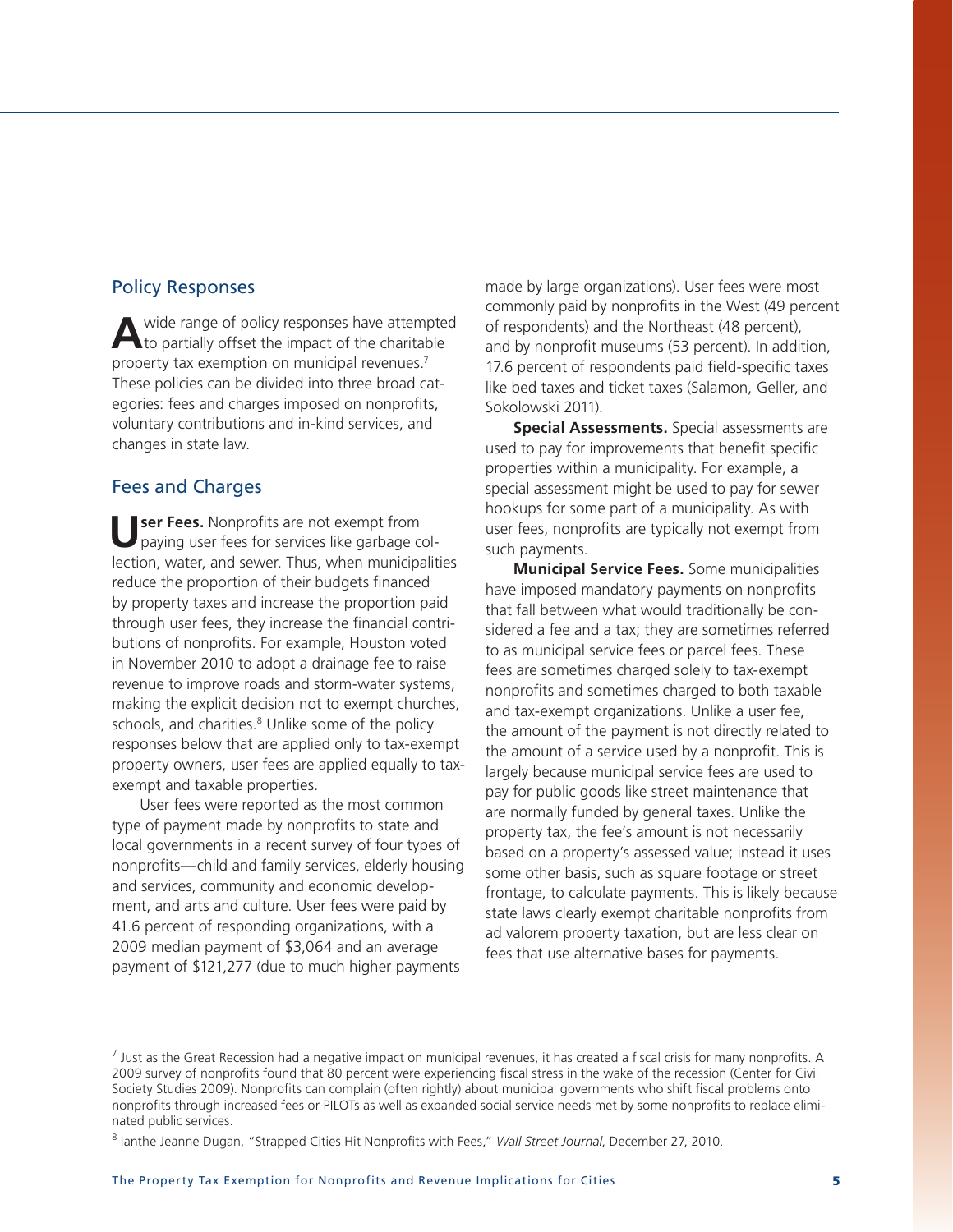Minneapolis provides one example of a municipal service fee. More than \$1.0 million is raised by fees for street maintenance and street light operations that are based on the square footage of tax-exempt property.9

# Voluntary Contributions and In-Kind **Services**

**Payments in Lieu of Taxes (PILOTs).** PILOTs are payments made voluntarily by tax-exempt nonprofits as a substitute for property taxes. These payments typically result from negotiations between local government officials and individual nonprofits, but the exact arrangements vary widely. PILOTs are sometimes formalized as long-term contracts, sometimes as routine annual payments without formal contracts, and sometimes they consist of irregular one-time payments. The payments can go into a municipality's general fund or be directed to

a specific project or program. PILOTs are most frequently made by hospitals, colleges, and universities, but are also made by nonprofit retirement homes, low-income housing facilities, cultural institutions, fitness centers, and churches. Since 2000, they have been used in at least 117 municipalities in at least 18 states (Kenyon and Langley 2010, 2). Table 2 shows PILOT revenues in 10 municipalities. While they rarely account for more than 1 percent of total revenues, the dollar values can be quite large.

PILOTs can provide crucial revenue for certain municipalities and are one way to make nonprofits pay for the public services they consume. However, negotiations can become contentious, and the often ad hoc determination of payment amounts results in widely varying payments among similar nonprofits. Boston provides an example of a collaborative approach where the local government works with nonprofits to reach PILOT agreements that advance both sides' interests.

| City                       | Year        | <b>PILOT</b><br>Revenue (\$) | City Budget<br>(\$ Millions) | Property Tax<br>(\$ Millions) | PILOTS as %<br>City Budget | PILOTs as %<br><b>Property Tax</b> |  |  |
|----------------------------|-------------|------------------------------|------------------------------|-------------------------------|----------------------------|------------------------------------|--|--|
| Baltimore, MD              | <b>FY11</b> | 5,400,000                    | 2,936.0                      | 765.7                         | 0.18                       | 0.71                               |  |  |
| Boston, MA                 | <b>FY10</b> | 17,432,359                   | 2.394.0                      | 1.528.7                       | 0.73                       | 1.14                               |  |  |
| Bristol, RI                | FY09        | 181,852                      | 43.8                         | 32.5                          | 0.41                       | 0.56                               |  |  |
| Cambridge, MA              | FY08        | 4,508,000                    | 466.7                        | 238.7                         | 0.97                       | 1.89                               |  |  |
| Lebanon, NH                | <b>FY10</b> | 1,280,085                    | 42.3                         | 17.2                          | 3.03                       | 7.43                               |  |  |
| New Haven, CT              | <b>FY10</b> | 7,500,000                    | 648.6                        | 206.8                         | 1.16                       | 3.63                               |  |  |
| Pittsburgh, PA             | <b>FY11</b> | 2,800,000                    | 507.8                        | 130.6                         | 0.55                       | 2.14                               |  |  |
| Princeton Borough, NJ      | <b>FY10</b> | 1,180,496                    | 24.7                         | 10.4                          | 4.78                       | 11.37                              |  |  |
| Providence, RI             | <b>FY10</b> | 3,686,701                    | 444.5                        | 284.5                         | 0.83                       | 1.30                               |  |  |
| Worcester, MA              | <b>FY11</b> | 590,000                      | 506.1                        | 215.2                         | 0.12                       | 0.27                               |  |  |
| Source: Authors' research. |             |                              |                              |                               |                            |                                    |  |  |

Table 2. PILOT Contributions to City Revenues, Selected Cities

9 Steve Brandt, "Minneapolis to Boost Utility Fees for Tax-Exempt Properties," *Minneapolis Star Tribune*, September 20, 2009.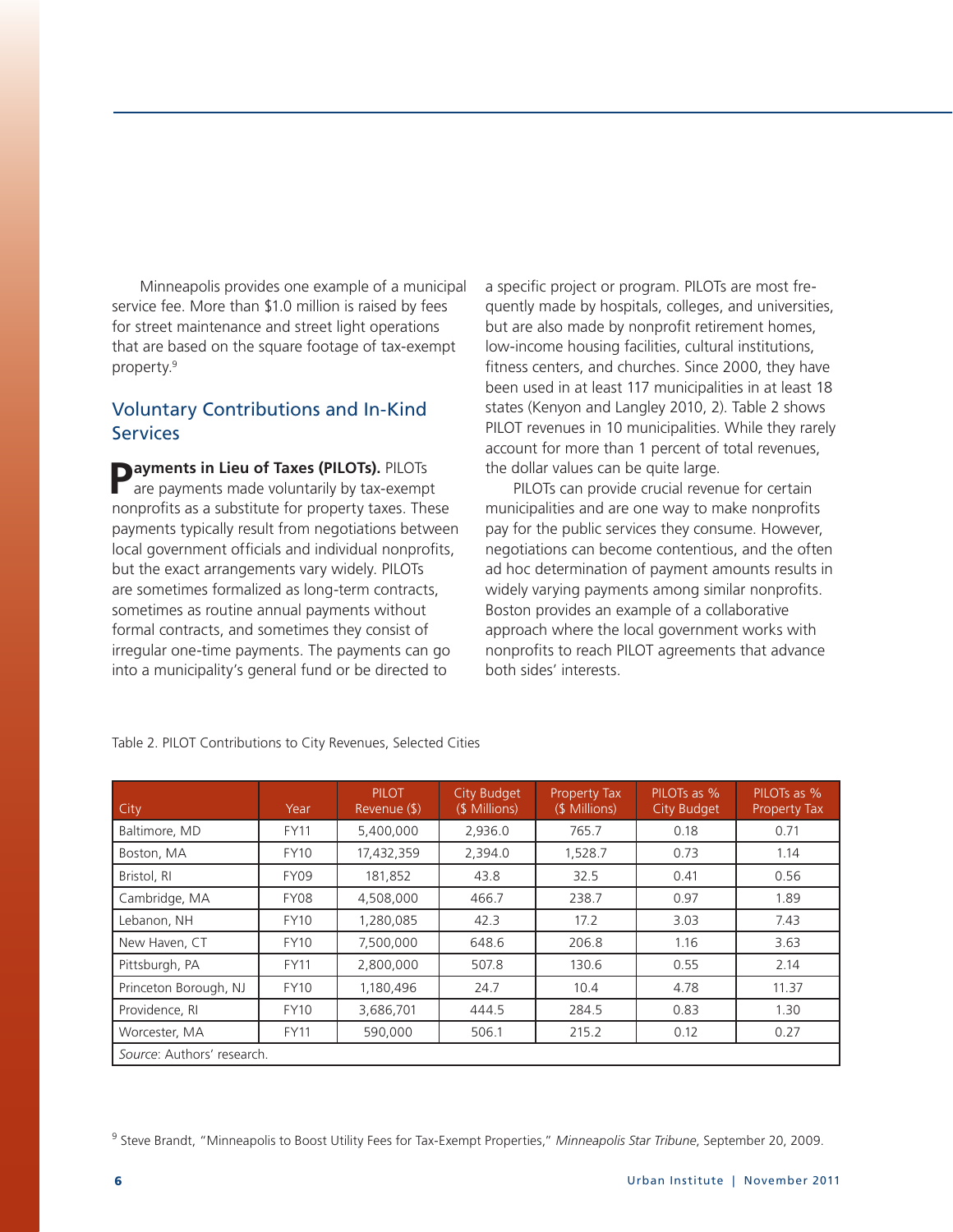## Boston's PILOT Task Force

In January 2009, Boston Mayor Thomas Menino created a PILOT Task Force with the objectives of making PILOT contributions more consistent across institutions and increasing revenue from PILOTs. The task force included representatives from universities, hospitals, city government, public sector unions, business, and community groups. Over 14 months, the group met more than 10 times and city staff collected an extensive amount of data on the city's nonprofits to help guide their recommendations. Despite their divergent interests, the group unanimously reached a set of recommendations. The task force agreed that PILOTs should continue to be voluntary; that the goal of obtaining 25 percent of what a nonprofit would pay if it were taxable should apply to the total exempt value owned by each nonprofit and that it should be extended to a broader range of nonprofits, such as cultural institutions and secondary schools; and that community service credits could offset up to 50 percent of the target cash PILOT.<sup>10</sup>

Many of the potential flaws of PILOTs can be reduced by adopting a systematic PILOT program that includes the following features, many of which are inspired by Boston's program:

Adopt a goal for contributions. Municipalities can estimate the share of the local budget that funds core public services directly benefitting nonprofits, like police and fire protection and street maintenance. For example, officials could ask for PILOTs equal to 25 percent of the property taxes each nonprofit would owe if they were taxable entities.

Choose a basis to calculate suggested PILOTs. The amount for each nonprofit can be calculated based on the assessed value of exempt property, square footage of property, size of nonprofit budget, or number of hospital or dorm beds.

• *Offset community benefits against suggested cash PILOTs.* For example, if a college provides scholarships to local residents, this can be credited against the cash PILOT.

Use multi-year agreements. This creates a "win-win" situation for both the municipality and nonprofits by providing reliable revenue for the city and avoiding budget surprises for nonprofits.

Despite the formulaic approach, these are not statutory requirements; the framework can help guide negotiations with nonprofits, but PILOTs should remain voluntary.

**Services in lieu of taxes (SILOTs).** Instead of making cash payments to a municipality, local officials can work out arrangements with nonprofits to provide valuable services for local residents. These in-kind services can be incorporated into a PILOT program as community benefit offsets like in Boston,

10 From the Boston Mayor's PILOT Task Force's Final Report and Recommendations, December 2010.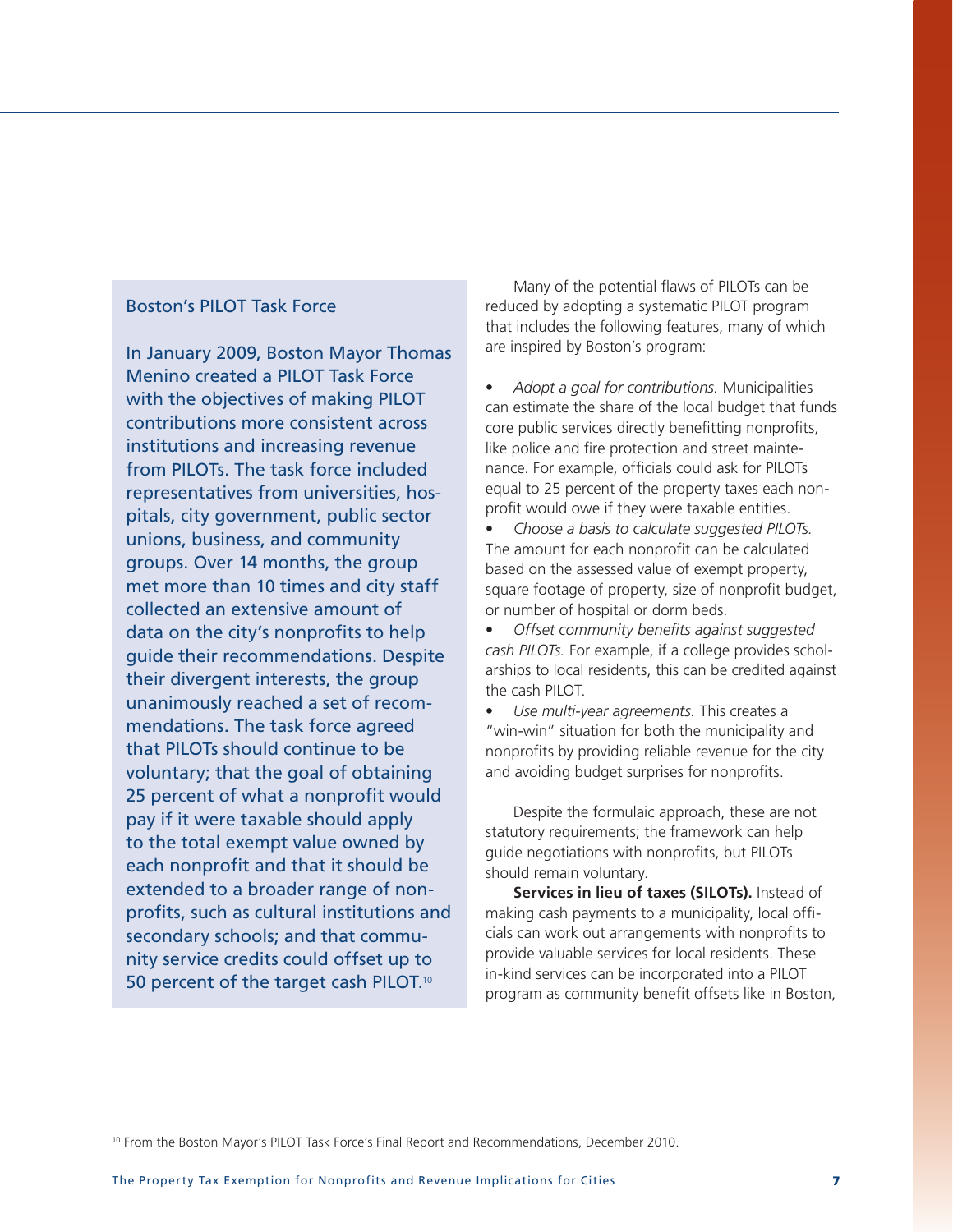or they can be standalone agreements. In addition, nonprofits sometimes form partnerships with their host municipality to foster economic growth, which can increase a city's tax base. For example, Yale University's contributions to the city of New Haven go beyond its \$7.5 million PILOT and include paying a stipend for Yale employees buying homes in the city, redeveloping several blocks of the city's retail center, and funding an organization that taps New Haven's civic resources to tackle its social problems (Kenyon and Langley 2010).

## Changes in State Law

**State Payments to Municipalities Hosting Tax-Exempt Institutions.** The charitable property tax exemption can be thought of as an unfunded state mandate: it is granted at the state level but local governments bear the cost in the form of forgone property tax revenues. In addition, there is frequently a geographic mismatch between the benefits and costs of the charitable property tax exemption. Many nonprofits provide services that benefit people who reside outside the borders of their host municipalities. For example, hospitals normally serve an entire metropolitan area, not a single city; many universities educate students from around the world. Yet the cost of the exemption is borne entirely by the municipality where the nonprofit is located. To promote accountability in governmental decisions on the charitable tax exemption and to better align the benefits and the costs of subsidizing nonprofits via tax exemption, it makes sense for state governments to compensate local governments for the property taxes they forgo due to the presence of tax-exempt nonprofits.

Both Connecticut and Rhode Island take this approach. Connecticut law calls for the state to make grants to local governments that host taxexempt colleges, universities, and hospitals equal to 77 percent of the property taxes those institutions would pay if they were taxable. In FY2008, the state paid a total of \$122.4 million to 57 municipalities and 7 special districts.11 Rhode Island law calls for grants to municipalities equal to 27 percent of the property taxes forgone on properties owned by a wider range of tax-exempt institutions, and in FY2010 these payments were worth \$27.6 million.12

While the basic argument in favor of state payments to municipalities hosting tax-exempt institutions is strong, the downside to this approach is that it can leave municipalities susceptible to cuts in grants when states face fiscal challenges. This has been a problem in Connecticut, where in FY2010 municipalities were reimbursed for only 45 percent of forgone property taxes instead of the 77 percent specified by statute.<sup>13</sup>

**Provide a Local Option.** An alternative way to address the spatial mismatch between the benefits and costs of the charitable property tax exemption is to transfer authority over the exemption to local governments. Virginia is the one state to have pursued this approach, when in 2002 voters approved a referendum amending the state constitution so property tax exemptions would be granted by local governments instead of the state. Fairfax County soon decided to make all future property purchased by nonprofits taxable, although existing tax-exempt properties were not affected (Shafroth 2005, 811).

**Narrow the Scope of the Property Tax Exemption.** In most states, the group of nonprofits eligible for a charitable property tax exemption

<sup>11</sup> From the "Description for Colleges (private) and General/Free Standing Chronic Disease Hospitals: Payments in Lieu of Taxes." State of Connecticut, Office of Policy and Management, Intergovernmental Policy Division (2008).

<sup>&</sup>lt;sup>12</sup> State of Rhode Island. 2010. "Fiscal Year 2010 State Aid to Cities and Towns." Available online at http://www.muni-info. ri.gov/documents/stateaid/State%20Aid%20FY%2010.pdf.

<sup>13</sup> Paul Bass, "Candidates Make a PILOT Pledge," *New Haven Independent*, May 5, 2010.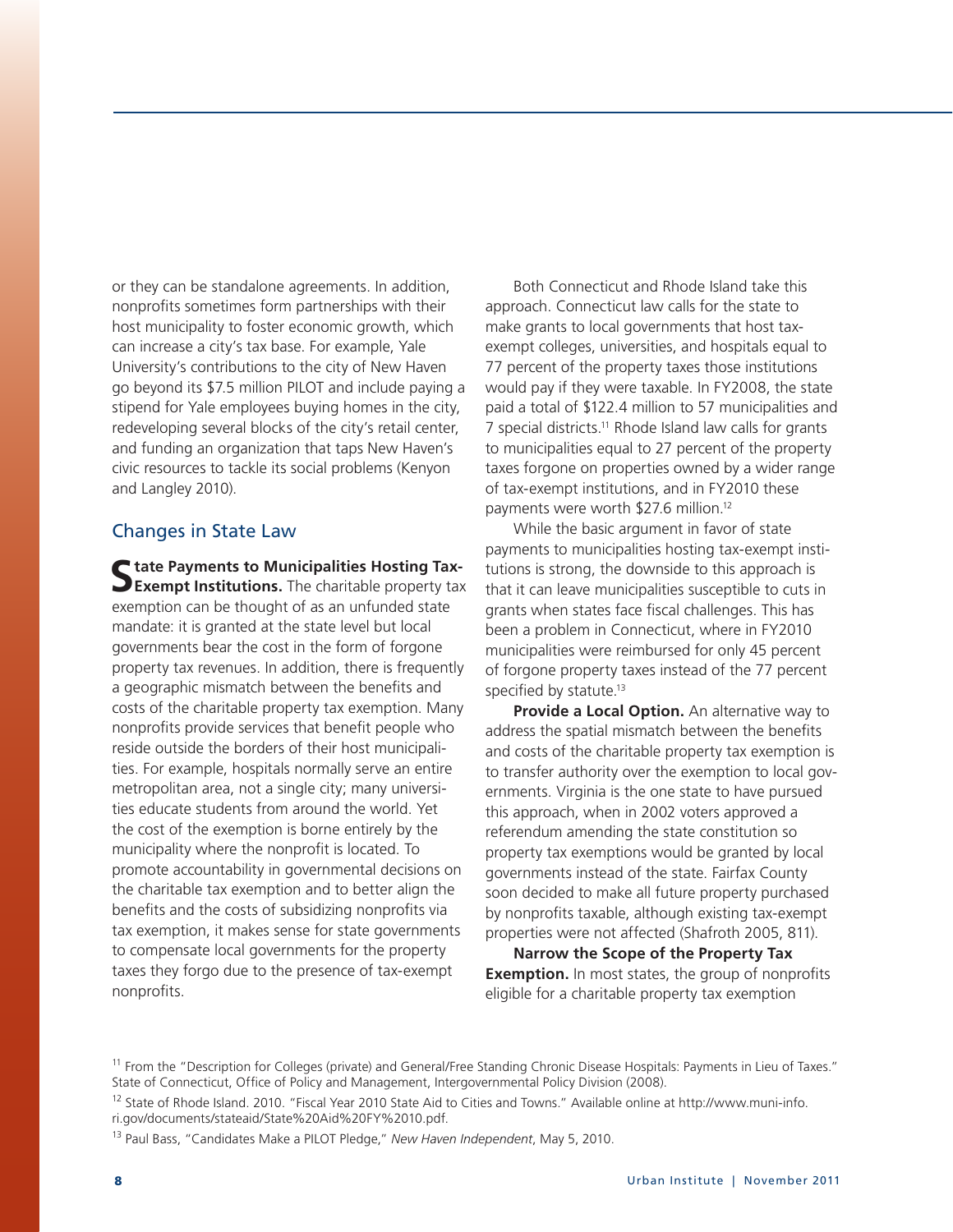largely overlaps with those designated as 501(c) (3) charitable nonprofits at the federal level, with the further stipulation that property must be both owned by such a nonprofit and used to serve its charitable mission. But state requirements vary and some additional revenue may be gained either by narrowing the permissible exemption or by more strictly enforcing the property tax exemption statutes and case law.

One major outlier is Louisiana, which has an unusually broad charitable exemption that covers fraternal organizations, labor unions, professional associations, and other nonprofits that are typically not exempt from property taxation in other states. Additionally, Louisiana's use requirement is weaker than most states', so individual properties owned by an exempt nonprofit will be tax-exempt even if they are not actually used for an exempt purpose. Because of the broad exemption, tax-exempt properties owned by nonprofits account for roughly 21 percent of total assessed value in New Orleans (Bureau of Governmental Research 2011). For these reasons, the New Orleans Tax Fairness Commission has recommended that the state legislature narrow the types of organizations and property uses eligible for property tax exemptions so that Louisiana law is more consistent with other states.<sup>14</sup>

## Conclusion

**For municipalities with a significant share of total property value owned by tax-exempt nonprofits,** and especially those that are also highly reliant on property tax revenues, the charitable property tax exemption can create fiscal challenges. This policy brief discusses a wide range of policy responses that can partially offset the impact of the exemption on municipal revenues.

In theory, changes in state law that more accurately align the benefits and costs of the property tax exemption are best. However, in most places, major changes in state law are not realistic policy options in the near future; additionally, such changes could leave cities susceptible to cuts in state grants during recessions. User fees and perhaps special assessments have significant revenue potential, promote local autonomy, and are more consistent and predictable than PILOTs. Some municipalities, however, may be reluctant to make fundamental changes to their mix of taxes and fees that will affect all property owners, and they may have concerns about the regressivity of user fees compared to the property tax. Municipal service fees leave taxable properties alone and also promote local autonomy, but the legal questions surrounding these fees mean they may face court challenges. Finally, PILOTs and SILOTs promote local government autonomy and do not have any direct impact on taxable property owners. But relying on voluntary contributions limits the revenue potential of PILOTs and often leads to large horizontal inequities in the amounts of payments among similar nonprofits. Many of the flaws of PILOTs can be addressed by adopting a systematic program, along the lines of Boston's program. Whether a systematic program is adopted or PILOTs are negotiated on a case by case basis, it is important to take a collaborative approach to soliciting such payments. While no policy option is perfect, there is a range of responses that cities can consider to offset the revenue implications of the charitable property tax exemption.

14 New Orleans Tax Fairness Commission, Resolution on Executive Order 10-07, April 2011.